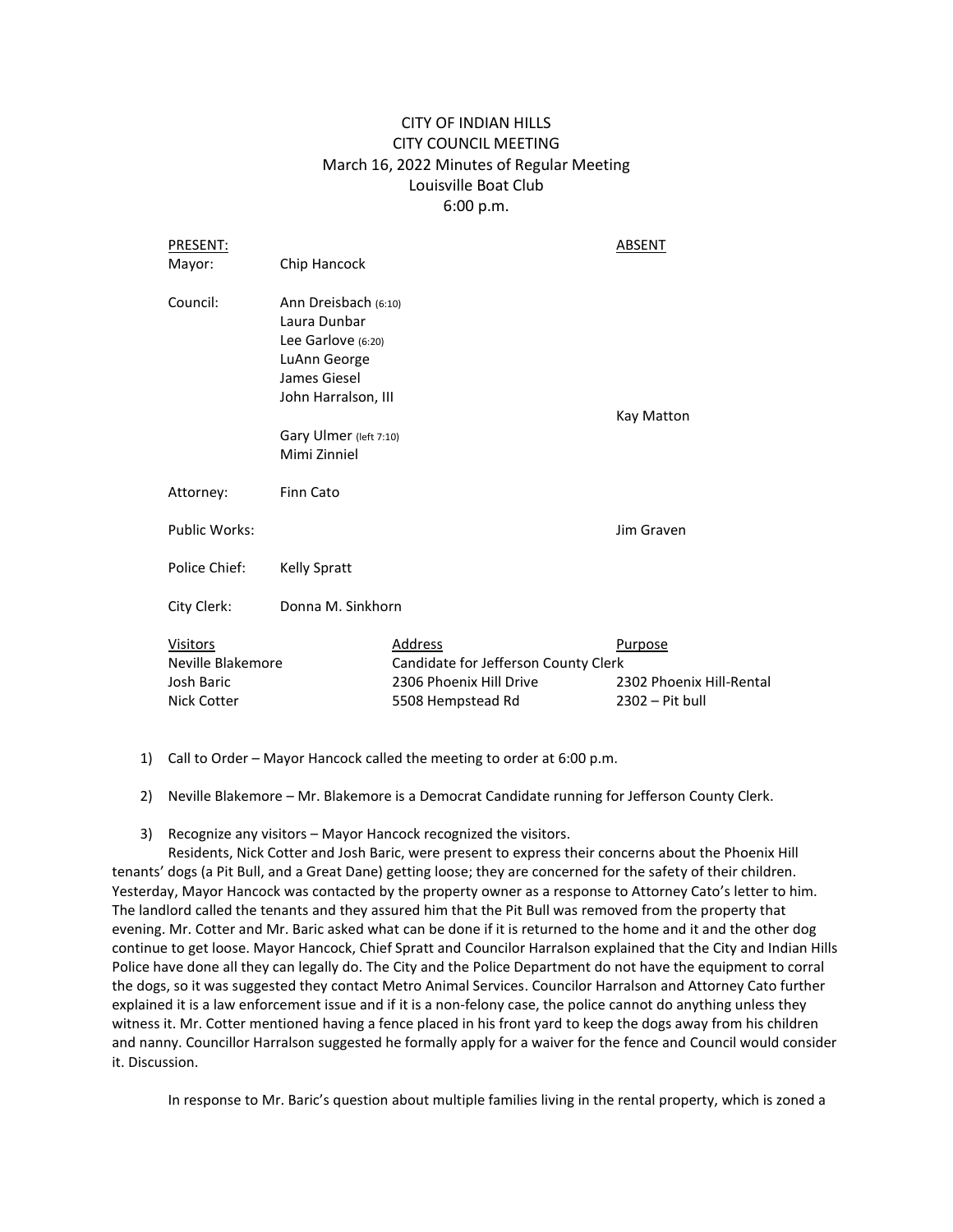City of Indian Hills City Council Meeting March 16, 2022

single-family residence, Attorney Cato stated Louisville Metro has jurisdiction over Indian Hills and all other cities in Jefferson County for purposes of code enforcement and suggested Mr. Baric call 311 to make an anonymous complaint or go to Metro Planning & Design website and file a complaint. They will refer it to Louisville Metro Code Enforcement and a zoning official will go out to the property and investigate. Discussion.

4) Minutes – February – Emailed - Councilor Dunbar moved to approve the February Minutes as emailed; seconded by Councilor Zinniel; none opposed.

5) Committee Reports – February - Emailed

(a) Finance (Dunbar/Ulmer)

1. Report – February – Councilor Ulmer presented the Financial Report for February. In response to Councilor Ulmer's question regarding #6 on page 1 of the report, there appears to be a typo, Mayor Hancock will check with our City Controller.

2. City & Police Disbursements – Approval – February

Councilor Zinniel moved to accept the February Financial Report as presented and to approve February's City and Police checks disbursed; seconded by Councilor George; none opposed.

Legal – Cato (Item #10 on Agenda)

a. American Legal Publishing – Code of Ordinances – Update – Attorney Cato – Mr. Graven is needed to finish up the last couple of meetings, but he has been unavailable due to health issues.

b. Ordinance No. 1, Series 2022-Mayor/Council Compensation-1<sup>st</sup> Reading - Following discussion, there was general agreement amongst Council that \$18,000 would be the annual compensation for the mayor beginning January 2023, and there would be no compensation for council. Councilor Dunbar introduced, and Attorney Cato gave first reading of Ordinance No. 1, Series 2022.

c. Ordinance No. 2, Series 2022-Approval of Amended Budget FYE 6/2022 reflecting ARPA funds-1<sup>st</sup> Reading – Councilor Dunbar introduced, and Attorney Cato gave first reading to Ordinance No. 2, Series 2022.

d. Municipal Order No. 3, Series 2022 – Use of CARES Act funds for Police License Plate Reader Cameras – Councilor George introduced, Attorney Cato read, Councilor Ulmer moved to, and Councilor Dunbar seconded to approve Municipal Order No. 3, Series 2022 approving service contract for police automatic license plate detection using \$63,000 of CARES Act funds. Mayor Hancock proceeded to take the following roll call vote:

| Ms. Dreisbach | Yea | Mr. Harralson | Yea    |
|---------------|-----|---------------|--------|
| Ms. Dunbar    | Yea | Ms. Matton    | Absent |
| Mr. Garlove   | Yea | Mr. Ulmer     | Yea    |
| Ms. George    | Yea | Ms. Zinniel   | Yea    |
| Mr. Giesel    | Yea |               |        |
|               |     |               |        |

Motion passed unanimously. (Municipal Order No. 3, Series 2022)

e. Municipal Order No. 4, Series 2022 – Approving the \$10 million standard revenue loss allowance – Councilor Dunbar introduced, Attorney Cato read, Councilor Harralson moved to, and Councilor Giesel seconded to approve Municipal Order No. 4, Series 2022. Mayor Hancock proceeded with the following roll call vote:

| Ms. Dreisbach | Yea | Mr. Harralson | Yea    |
|---------------|-----|---------------|--------|
| Ms. Dunbar    | Yea | Ms. Matton    | Absent |
| Mr. Garlove   | Yea | Mr. Ulmer     | Absent |
| Ms. George    | Yea | Ms. Zinniel   | Yea    |
| Mr. Giesel    | Yea |               |        |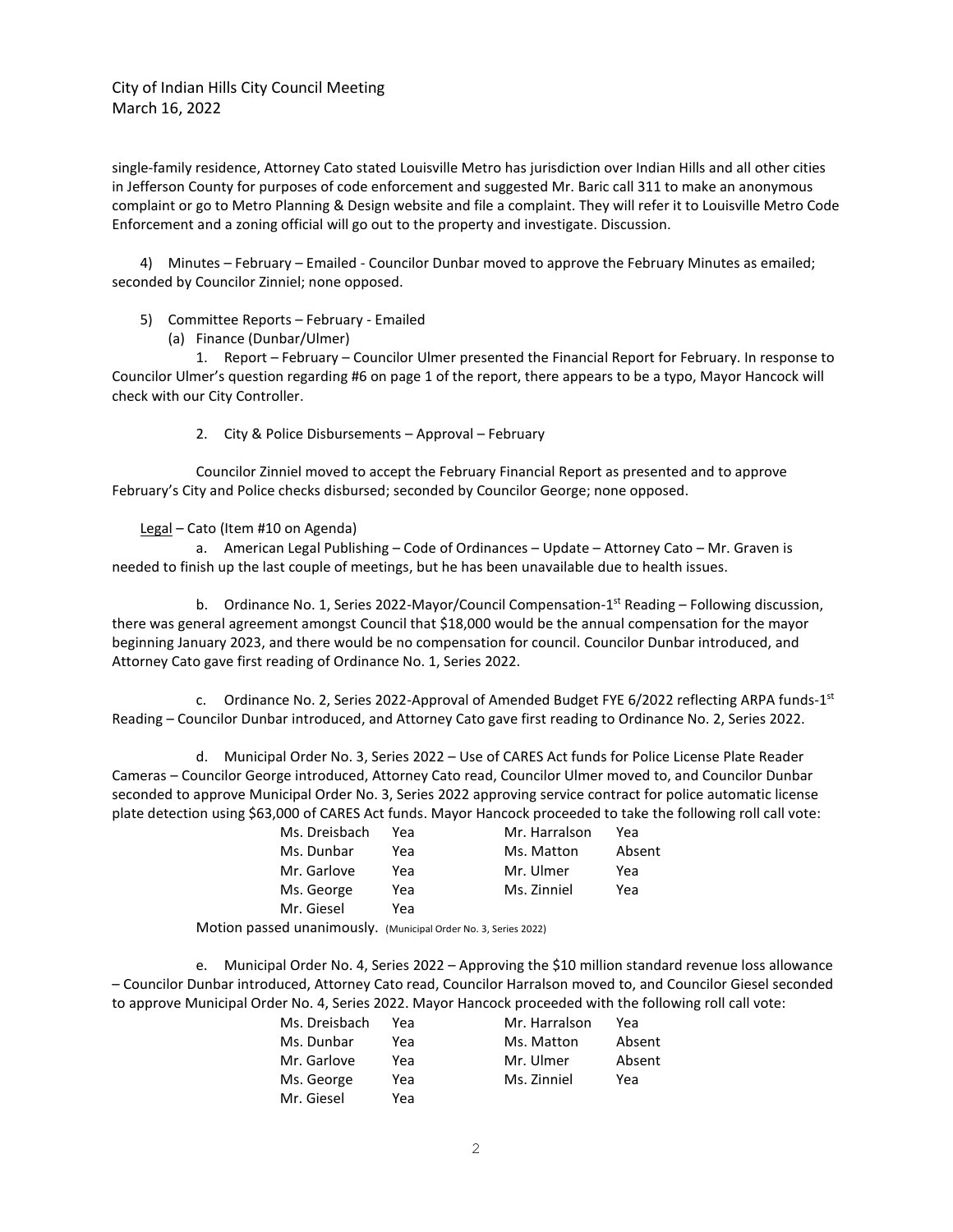## Motion passed unanimously. (Municipal Order No. 4, Series 2022)

f. Municipal Order No. 5, Series 2022 – Approving contract with KIPDA and KIPDA's administrative fee – Councilor Dunbar introduced, Attorney Cato read, Councilor Giesel moved to, and Councilor Harralson seconded to approve Municipal Order No. 5, Series 2022. Mayor Hancock proceeded with the following roll call vote:

| Ms. Dreisbach | Yea | Mr. Harralson | Yea    |
|---------------|-----|---------------|--------|
| Ms. Dunbar    | Yea | Ms. Matton    | Absent |
| Mr. Garlove   | Yea | Mr. Ulmer     | Absent |
| Ms. George    | Yea | Ms. Zinniel   | Yea    |
| Mr. Giesel    | Yea |               |        |
|               |     |               |        |

Motion passed unanimously. (Municipal Order No. 5, Series 2022)

End of Legal

- 5) Committee Reports February Emailed Continued
	- b. Public Safety Report Spratt & Garlove & Harralson

License Plate Reader Cameras (Item #5) b. 2. on Agenda - Chief Spratt reported six cameras have been installed.

Police Report – February - Chief Spratt (Item #5) b. 1. on Agenda–Chief Spratt's report included five criminal reports; no traffic collisions; two arrests/criminal citations; multiple traffic citations and year-to-date stats.

- c. Public Works & Building Graven
	- 1. Public Works Director Report Graven No report.

2. Columns – River Hill – Mayor Hancock mentioned the columns on River Hill and Councilor Zinniel commented that the columns are not owned by the city; she has spoken with the property owner, but she does not know what the owner's plans are.

## 6) Other Reports

a. Waste Management Report – Graven

1. Fuel Tax – Mayor Hancock informed Council that beginning July 1, 2022, Eco-Tech would like to add a monthly surcharge for the cost of fuel. Beginning at that time, according to our contract, the cost per resident would be \$16.86; Eco-Tech is proposing an increase of \$3.01 per household to \$19.87 which is about a 15% increase. Following discussion, there was general agreement amongst the Council to allow the increase of \$3.01 per household for three-month intervals at which time, if the gas prices have gone down, the surcharge would be decreased.

- b. Environment Committee Report Zinniel/George
	- 1. Report February Councilmembers George & Zinniel No report.
- 7) Council Comments None
- 8) Old Business None
- 9) New Business None
- 10) Legal Cato See above
	- a. American Legal Publishing Code of Ordinances Update Attorney Cato